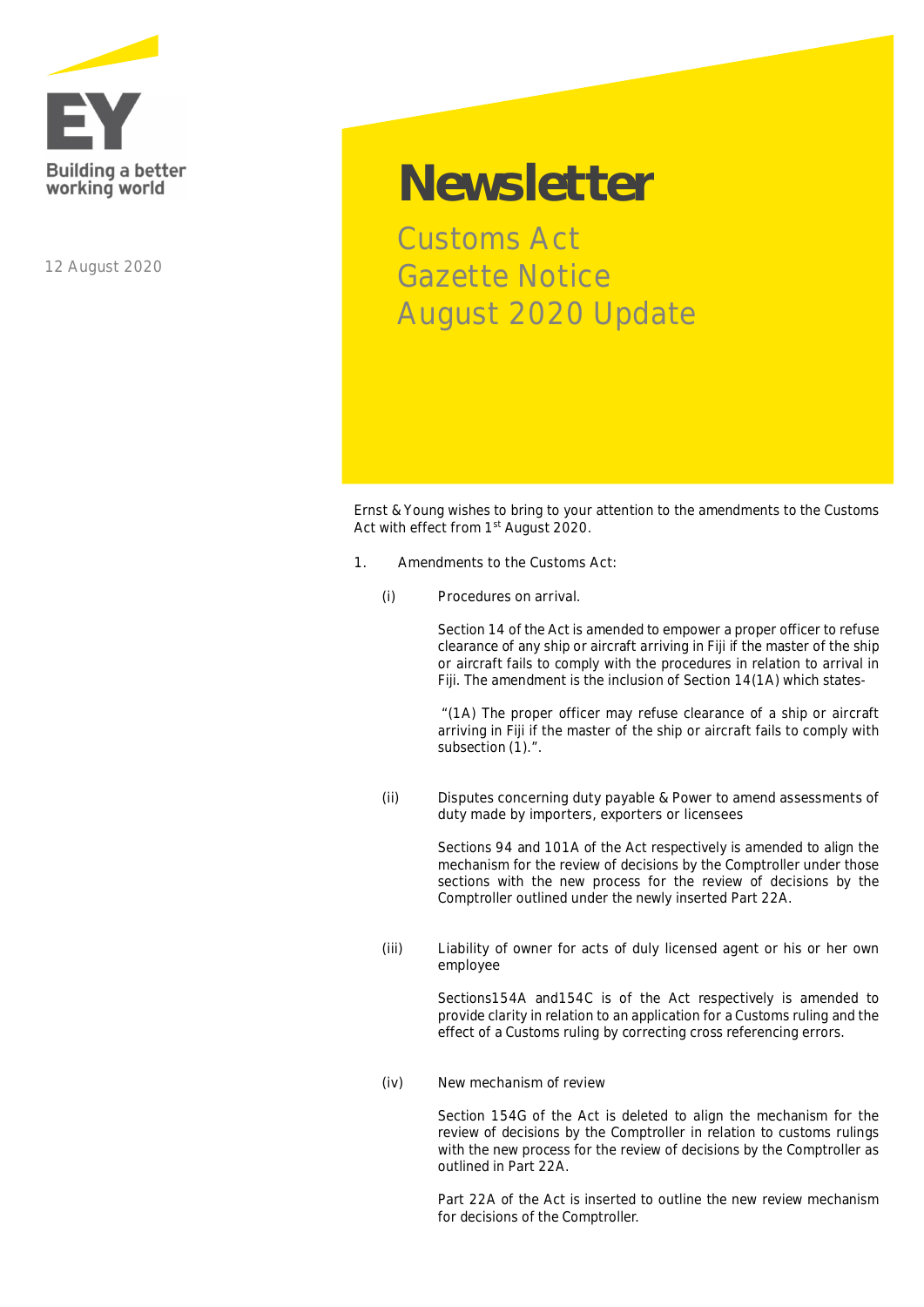

Essentially, the new Part 22A provides that, except for a decision of the Comptroller that may be appealed to the Minister under this Act or any other limitation prescribed under the Act, a person dissatisfied with any other decision of the Comptroller may lodge an objection to the decision with the Comptroller. The same mechanism provides that if a person is still dissatisfied with the reviewed decision of the Comptroller, the person may appeal the reviewed decision to the Court of Review or a court of competent jurisdiction, as applicable. Part 22A is as follows;

*"173A.—*

- *(1) Except for a decision by the Comptroller that may be appealed to the Minister under this Act or any other limitation prescribed under this Act, a person dissatisfied with any other decision of the Comptroller may lodge an objection to the decision with the Comptroller within 20 working days of service of the notice of the decision.*
- *(2) If the decision to which an objection relates is an amended assessment under section 101A, an importer, exporter or licensee's right to object to the amended assessment is limited to the alterations and additions made in the amended assessment.*
- *(3) If the decision to which an objection relates is an amended Customs ruling under section 154E, a person's right to object is limited to the alterations and additions made in the amended Customs ruling.*
- *(4) An objection must be lodged in the approved form stating fully and in detail the grounds upon which the person objecting relies to support the objection and the approved form must be signed by the applicant.*
- *(5) A person may apply, in writing, to the Comptroller for an extension of time to lodge an objection and the Comptroller may, if satisfied that there is reasonable cause, grant an application under this section and must serve notice of the decision on the person.*
- *(6) The Comptroller may require the person to provide additional information relevant to the objection.*
- (7) *Subject to subsection (8), the Comptroller must consider the objection and either allow the objection in whole or part, or disallow it,*

*and the Comptroller's decision is referred to as an objection decision.*

- *(8) The Comptroller must serve notice of the objection decision on the person objecting no later than 20 working days after lodgment of the objection, or where additional information has been sought in accordance with subsection (5), 20 working days after receipt of such additional information.*
- *(9) If no objection to a decision is lodged with the Comptroller within the time for objecting under subsection (1) or, when such time is extended by the Comptroller, within the extended time, the decision is treated as valid and binding upon the applicant subject to any defect, error or omission that may have been made in the decision or in any proceeding relating to the decision required by customs laws*

*173B. A person dissatisfied with an objection decision may, within 20 working days of service of notice of the decision—*

- *(a) in the case of a matter in respect of which appeals may be heard by the Court of Review in accordance with section 174, appeal the decision to the Court of Review; and*
- *(b) in the case of any other matter, appeal the decision to a court of competent jurisdiction.".*

Let us know should you wish to seek clarifications on the issues highlighted.

*Our advice is based on the current taxation legislation and our understanding of FRCS's current interpretation of the law. We note however that, it is our experience that the FRCS can be inconsistent in their interpretation of the tax law and we cannot guarantee that the advice will not be challenged. Nor is it possible to guarantee the outcome of such a challenge if it occurs. Should you have any contact from the FRCS in respect of this advice, we recommend that you contact us for advice on how to proceed.*

*It is also important that you ask us to review any advice already given if a transaction is delayed, or is to be repeated, or if an apparently similar transaction is to be undertaken. Our original advice may no longer be applicable or appropriate in such circumstances.*